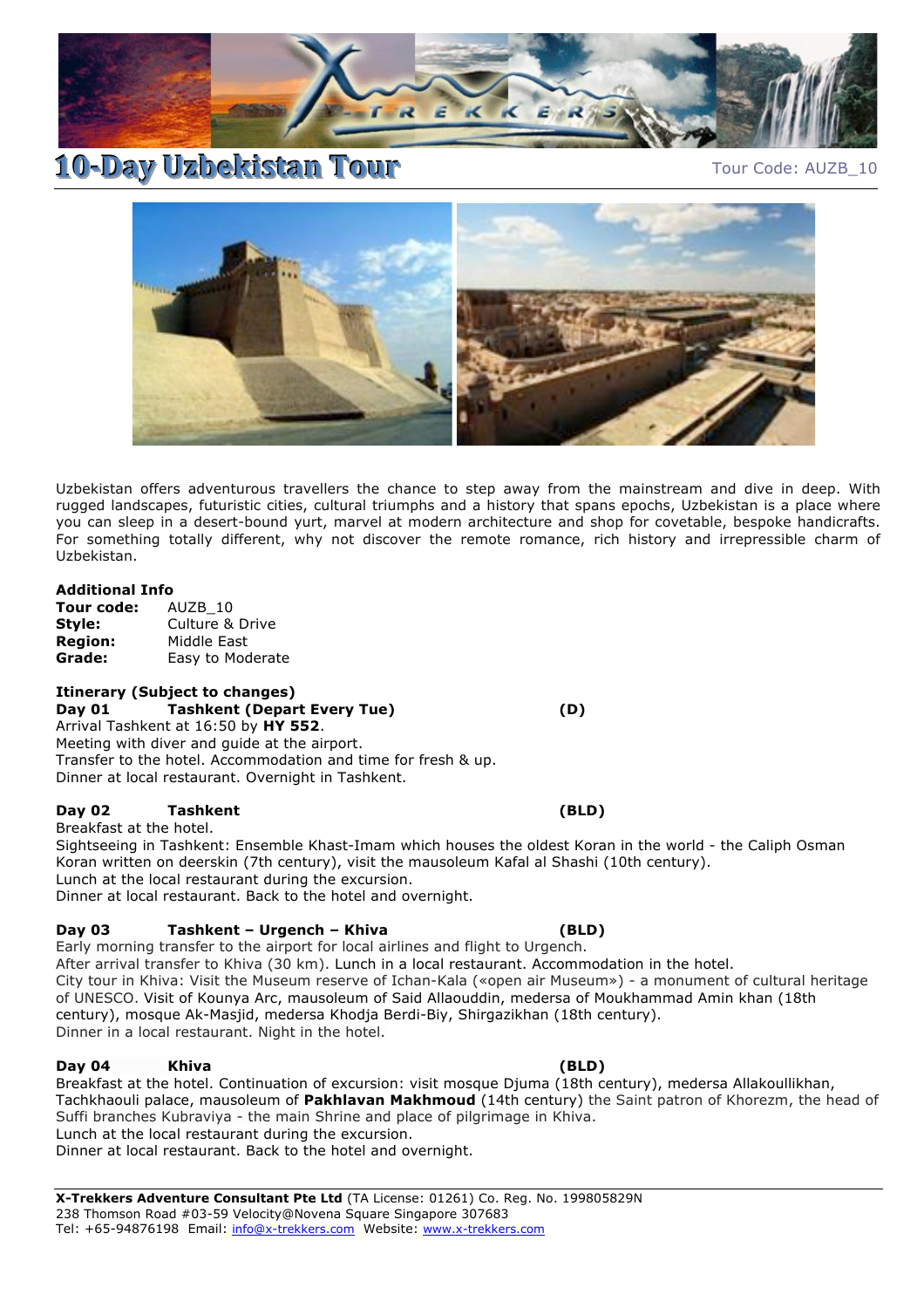

# **10-Day Uzbekistan Tour** Tourr Tour Code: AUZB\_10

**Day 05 Khiva – Bukhara (BLD)**

After the breakfast transfer to Bukhara 450 km. On the route lunch at local road café with lunch-boxes. On the way stop to see the panoramic view of the Amu Darya. On arrival in Bukhara, accommodation in the hotel. Dinner in a local restaurant with show. Overnight at the Hotel.

# **Day 06 Bukhara (BLD)**

Breakfast at the Hotel. City tour in Bukhara: Samanids Mausoleum (10<sup>th</sup> c.), Maggoki Attori Mosque (12<sup>th</sup> c.), Architectural Complex Poyi Kalon that includes Miri Arab Madrasah, Kalon Minaret and Kalon Mosque (12-16<sup>th</sup> cc.), Ulugbek Madrasah (15<sup>th</sup> c.), Abdulazizkhan Madrasah (17<sup>th</sup> c.). Sitorai Mokhi-Khosa (19<sup>th</sup> c.) – summer residence of the last Emir of Bukhara. Nodir Devonbegi Madrasah (18<sup>th</sup> c.), Lyabi Khauz Complex (14-17<sup>th</sup> cc.). Lunch during the excursion. Dinner in a local restaurant. Night in the hotel.

# **Day 07 Bukhara – Shakhrisabz – Samarkand (BLD)**

Morning transfer to Shakhrisabz 270 km – the hometown of Tamerlane. Lunch in a local restaurant. Short sightseeing in Shakhrisabz visiting only main sights. Proceed with the transfer to Samarkand 158 km. Accommodation in the hotel upon arrival. Dinner at local restaurant.

# **Day 08 Samarkand (BLD)**

Breakfast at the Hotel. City tour in Samarkand: Complex Imam Al Bukhari, Registan Square including three madrasahs – Ulugbek Madrasah (15<sup>th</sup> c.), Sherdor Madrasah (17<sup>th</sup> c.), Tillyakori Madrasah (17<sup>th</sup> c.). Emir Mausoleum (14-15<sup>th</sup> cc.). Ulugbek observatory and Afrasiab museum.

Lunch during the excursion. Dinner in a local restaurant. Overnight at the Hotel.

# **Day 09 Samarkand – Tashkent (BLD)**

Continuation of city tour: Shakhi Zinda Necropolis, Bibi-Khanum mosque and the famous Siab Bazaar. Lunch in a local restaurant during the excursion.

Time for shopping at Siyob national bazaar for dried fruits and souvenirs. 17:00-19:15 High-speed AFROSIYAB train from Samarkand to Tashkent. Dinner in a local restaurant. Arrival Tashkent and transfer to the hotel. Check-in and overnight.

# **Day 10 Tashkent- Singapore (Every Thur) (BLD)**

Breakfast at the hotel. Check Out from the Hotel till 12:00. City tour: visiting monument of Courage, Tashkent TV tower (outside). Lunch in a local restaurant. Time for shopping at Chorsu National Bazaar, Alay Market. Early dinner at local restaurant. Transfer to Tashkent International Airport. Flight by **HY 551** at 21:00.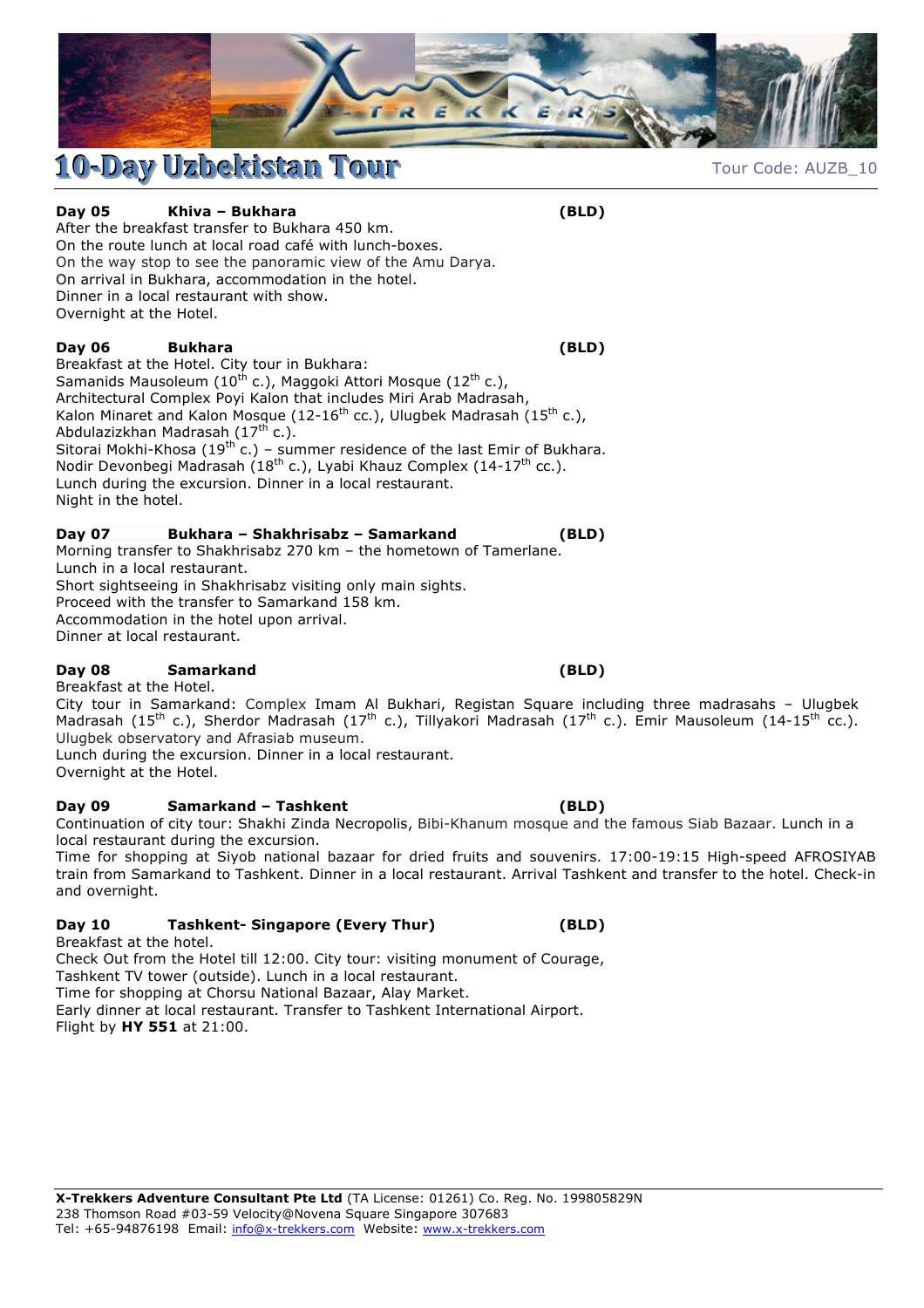

**10-Day Uzbekistan Tour** Tour Tour Tour Code: AUZB\_10



### **Please Note:**

- If a place of visit is closed to visitors, it will be replaced with an alternative.
- **During major events, accommodation may be changed and replaced with a similar category.**
- **Sequence of itinerary and hotel given is subject to change without prior notice.**

SIN - TAS

|  | TUE - HY 552 SIN/TAS ETD: 1145H ETA: 1650H |                                      |
|--|--------------------------------------------|--------------------------------------|
|  | FRI - HY 551 SIN/KUL ETD: 0910H ETA: 1030H |                                      |
|  |                                            | HY 552 KUL/TAS ETD: 1145H ETA: 1640H |

TAS - SIN

MON – HY 551 TAS/KUL ETD: 2115H ETA: 0750+1H HY 552 KUL/SIN ETD: 0920+1H ETA: 1025+1H THU – HY 551 TAS/SIN ETD: 2100H ETA: 0750+H

Please be advised that the airline may change or cancel any flight due to operational requirements without prior notice.